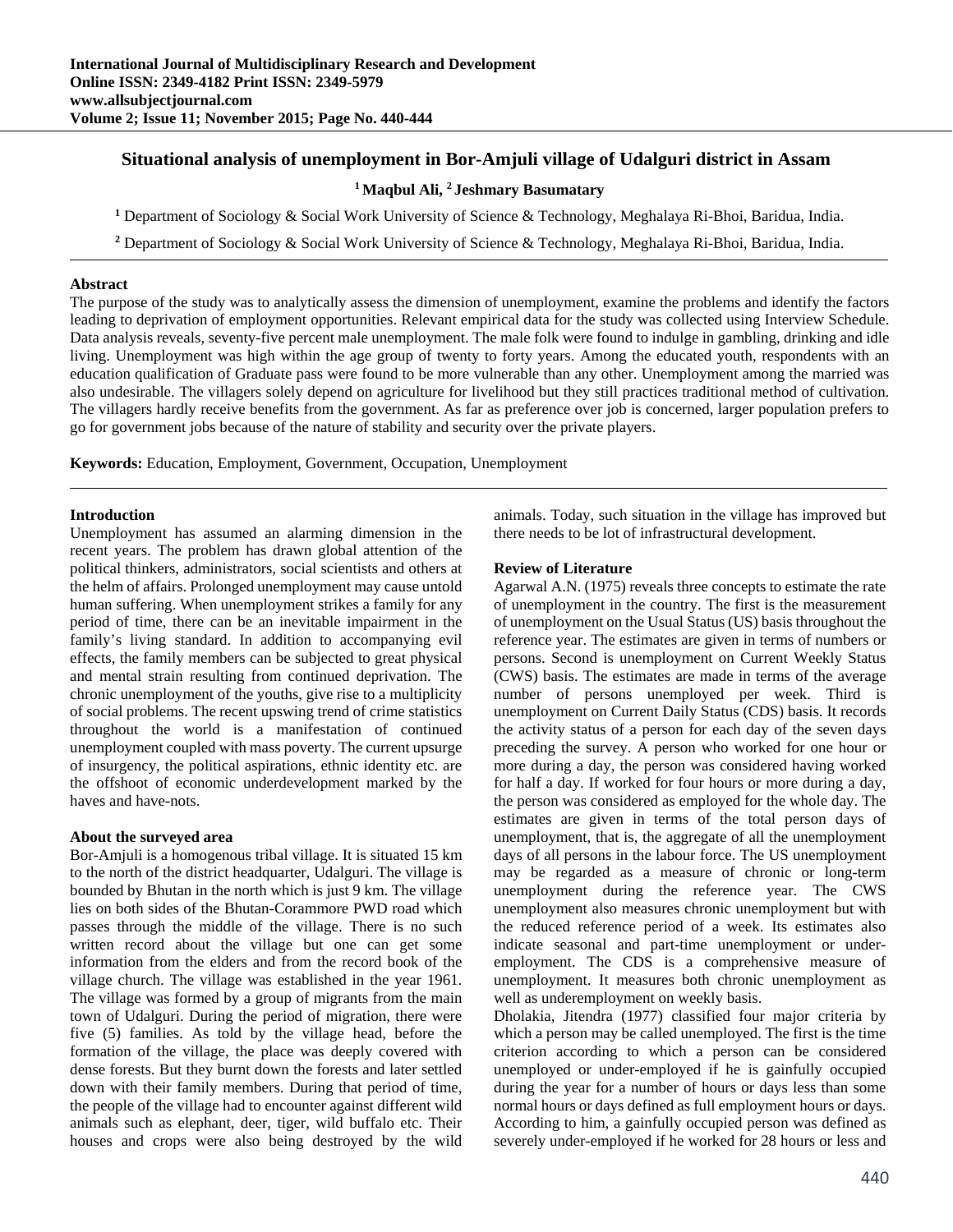moderately under-employed if he worked for more than 28 hours but less than 42 hours during the reference week. The second is that of the income. A person is said to be unemployed if he earns an income per year less than some desirable minimum. This can be termed as the poverty criterion of unemployment because the person has secured some work but the income from the work is less than the acceptable minimum. The third criterion is the willingness criterion. A person may be called under-employed if he is willing to do more work than he is doing at present. Such a person may either be actively searching for more work or be available for more if it is offered to him on terms to which he is accustomed. It is possible that willingness criterion may be an aspect of poverty or income criterion. The fourth criterion is the productivity criterion according to this criterion, a person may be called unemployed or under-employed if he is removable from his present employment and his removal would not reduce the total output. Singhvi, L.M (1977) highlights unemployment among the educated as a serious problem in India. It is true that unemployment among the educated is not a new problem. India is producing far more highly educated and technically trained persons that are necessary for the growth and development of the economy. The simplest way of accounting for growing number of educated unemployed is to argue that supply of the educated youth has moved consistently ahead of demand due to uncontrolled expansion of secondary and higher education. It can also be said that educated unemployment arises from the fact that the Indian students get the wrong kind of education. Fault probably lies with the educational system in imparting too general and literary education devoid of any practical content. He emphasized more on practical or professional education rather than the traditional education system in India.

Masum Muhammad (1975), discusses unemployment as involuntary idleness due to lack of work. Unemployment refers to persons belonging to the labour force, not doing any work during a specified period but seeking work. He considers underemployment as an intermediate phase between employment and unemployment. He attuned to the Ninth International Congress of Labor Statisticians definition: "Underemployment exists when persons in employment who are not working full time would be able and willing to do more work than they are actually performing, or when the income or productivity of persons in employment would be raised, if they worked under improved conditions of production or transferred to another occupation account being taken of their occupational skills". In the agricultural sector, the employment pattern is significantly influenced by the seasonality of production process. Seasonality arises from the problem of inelasticity of the time pattern of primary production. Although, seasonality of employment for cultivators is a function of crop pattern, it cannot be eliminated completely. Most of the cultivators remain unemployed at particular periods of the agricultural season. When the whole year is taken as the reference period, all the cultivators turn out to be unemployed.

Reddy Sateesh, K. (1999), reveals unemployment as a serious problem for any economy and the awareness of the problem has grown over the years. The worst sufferers of this problem are the millions of people in the Third World countries. The alarming trend has created a sense of frustration and restlessness among the educated youth and a feeling of misery in the rural areas. The prevalence of unemployment in general and among the educated youth in particular is loss to the nation

as the country spends its scarce resources on educating them. Unemployment is a measure of the amount of manpower that is going waste. Unemployment in this sense is nothing but the number of

idle days spent due to want of work and these are the man days available for productive work but unutilized due to shortage of work. Employment is a means of ensuring a given income distribution. Unemployment signifies a failure to provide an opportunity to earn income through work. This leads to a high dependency ratio. The problem of unemployment is truly gigantic and is posing a formidable challenge. Large spell of unemployment ruins a man's dignity and self-respect, creates tensions within the family and within the community, renders men apathetic to ordinary social actions and duties.

Almost all the relevant literatures found to have dealt with the concepts. At the same time, unemployment in the lower strata of the society such as village has not been dealt in a big way. Studies such as the situational analysis of unemployment with special reference to Boramjuli village have not been conducted so far. Thus the need was felt to study the unemployment in the smallest unit of the society such as Boramjuli village in Assam.

### **Objectives of the study**

The main objectives of the study are to:

- 1. Analytically assess the dimension of rural unemployment and its trend.
- 2. Examine the problems of unemployment in the study area.
- 3. Throw light on the unexplored frontiers related to the problem.
- 4. Identify the factors leading to deprivation of employment opportunities.

### **Methodology**

Relevant empirical data for the present study was collected through primary sources using Interview Schedule. The primary data were collected to get into more intensive information about unemployment. The Bor Amjuli village has a population of 360. In order to examine the unemployment in the village, the population under the age group 14-60 years is taken into consideration. Preliminary data from the village-head reveals that there were 122 persons within

the age group (i.e. 18-60 years) which is approximately 34% of the total population of the village. Since all persons cannot be interviewed only 40 persons have been considered as a sample which is 33% of the universe. This sample size can give 99% confidence level to the outcome of the study. There were 52 household in the village. To make it more meaningful to the study approximately 1 (one) person from each households of the village have been selected purposively.

As a working definition, we have used the definition of unemployment provided by the 27th Round of NSS i.e. "A person working 8 hours a day for 273 days in a year is regarded as employed on a standard person year basis, on the basis of the recommendations of the Committee of Experts on Unemployment Estimates set up by the Planning Commission. Secondary Sources such as relevant books, Journals, government documents and websites were used to supplement the primary data.

## **Analysis and Interpretation**

A simple percentage method is used to analyze and interpret the data. The analysis takes into consideration the current status,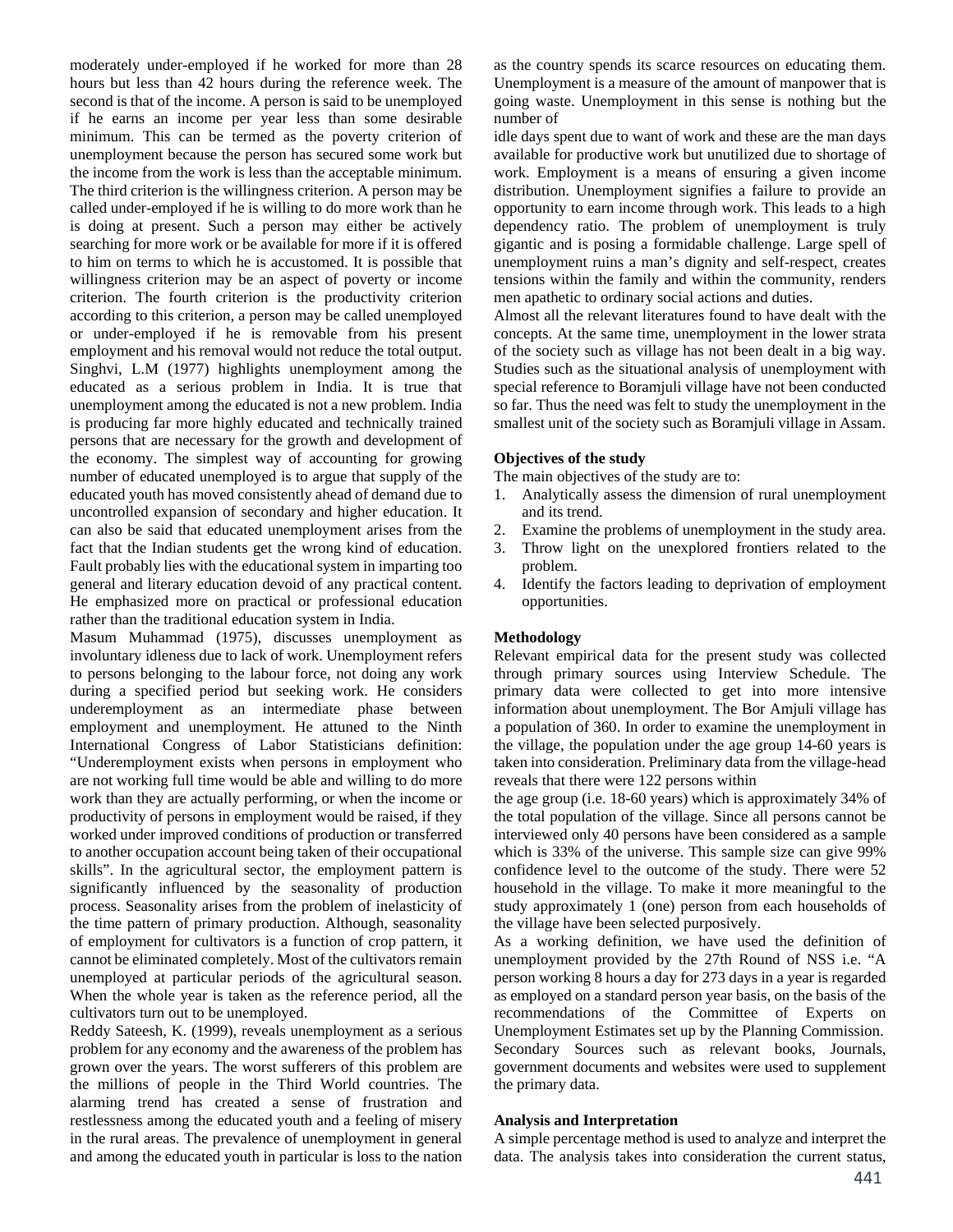age group, gender, family type, marital status, education, preferences to government jobs, benefits from the government, problems and suggestions regarding unemployment.

## **Current status of employment- unemployment**

Unemployment is a chronic social problem. It is probably the largest single factor breeding social unrest. Large population

| <b>Current Status</b> | Persons (No.) | $\frac{6}{9}$ | Male (No.) | $\frac{0}{0}$ | Female (No.) | $\frac{6}{9}$ |
|-----------------------|---------------|---------------|------------|---------------|--------------|---------------|
| Unemployed            |               | 67.5          |            | 75.0          |              | 58.33         |
| Employed              |               |               |            | 25.0          |              |               |
| Total                 | 40            | 100           | 28         | 100           |              | 100           |
| Course Field Curvey   |               |               |            |               |              |               |

**Table 1:** Current Status of employment-unemployment

**Source:** Field Survey

Based on the analysis of the surveyed data, 67.5 percent of the populations were found to be unemployed as against 32.5 percent employed in either of the government or private sector. It was also found that seventy-five (75) percent of the male population remains unemployed as against twenty-five (25) percent employed. Comparatively, women employment was higher (41.67 pc) than male employment (25 pc). Male unemployment stands at 75 percent and female at 58.33 percent. Thus female employment was better than male in the village.

#### **Age and Employment Status**

unemployment in the Bor Amjuli village.

Age is an important parameter to assess the level of employment. It is directly related to the human resource of the country. India has a large chunk of youth population. The youth within the age group of 18-35 years has been considered as the most viable and productive age. Thus need was felt to understand the age and employment status of the village.

remains unemployed. Quite a number, though educated, find no or little work to use their talent or skill. Unemployment issues are the real issues that need to be addressed through good governance. The following table shows the current staus of



**Fig-1:** Age and Employment Status

Analysis of the data shows 75 percent of respondent within the age group of 14-20 years unemployed and 25 percent employed. In the age group of 20-30 years, 80 percent of population remains unemployed and only 20 percent employed. Similarly, within the age group of 30-40 years, 75 percent of populations were found to be unemployed as against 25 percent employed. 66.67 percent of population were found to be unemployed as against 33.33 percent employed in the age group of 40-50 years. Employment rate was high only in the age group of 50-60 with 80 percent of the population employed and only 20 percent unemployed. Thus highly employable age group i.e 20-40 years remains unemployed and idle.

## **Marital status and family type**

The marital status of the village was measured. 77.5 percent of the population were found to married and 22.5 percent unmarried. There was high rate of unemployment among both

married and unmarried population. Unemployment among the unmarried (88 pc) was more than that of married (61.3 pc) persons. Nuclear family was found to be prominent; 85 percent of the families were of nuclear type and 15 percent joint family. They were of the opinion that nuclear family was helpful for them to spend less money on family maintenance and henceforth can have a happy family.

#### **Education and unemployment**

Education is an effort to transfer knowledge from elder member of society to the younger. It is an insti¬tution, which plays a important role in integrating an individual with his society and in maintaining the perpetuation of culture. Emile Durkheim defines education as "the influence exercised by the adult generation upon those who are not yet ready for adult life". Thus need was felt to examine the parameter of education in the Bor-Amjuli village.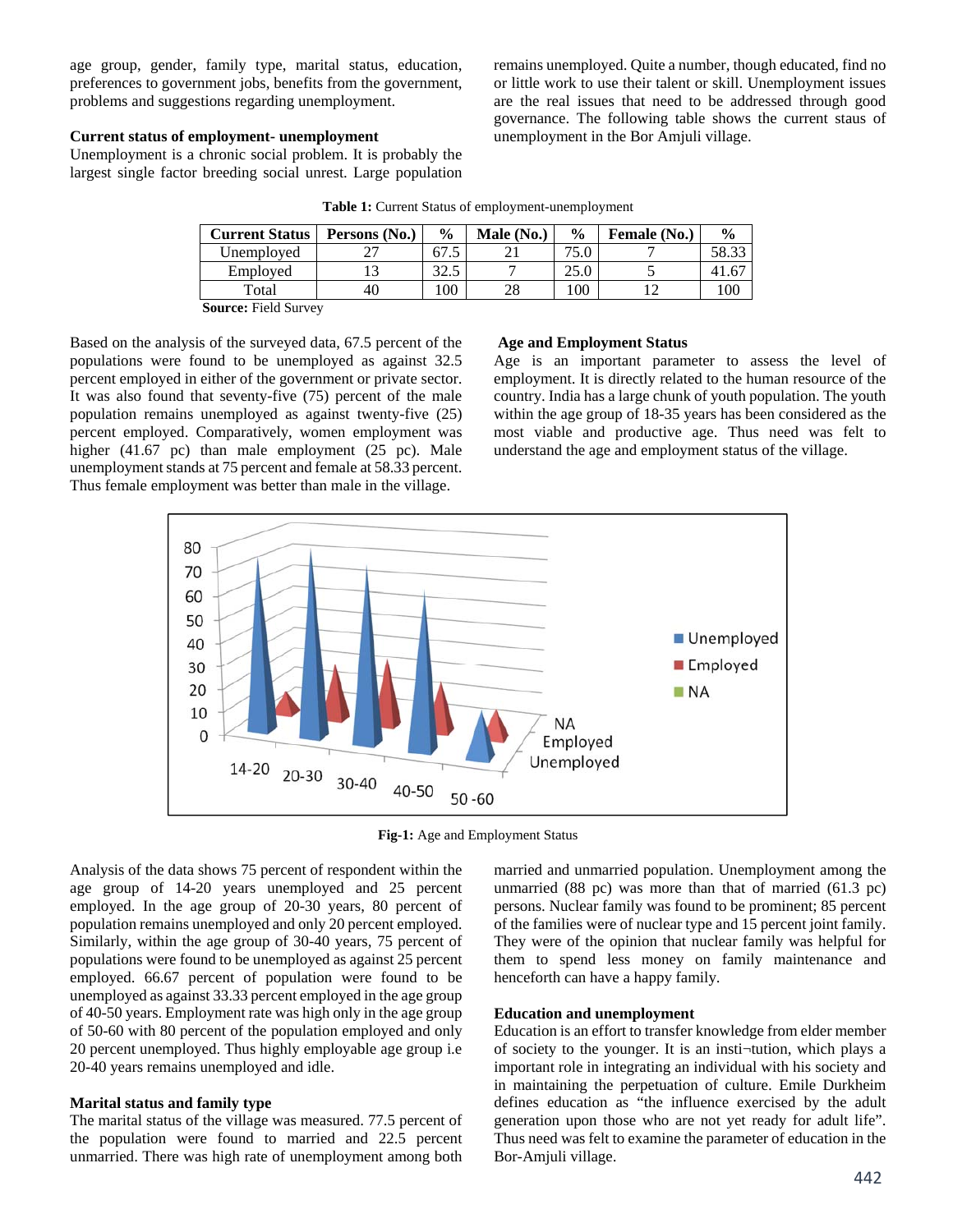

**Fig 2:** Education and Unemployment

Highest unemployment was found among the graduate respondents. As many as 92.3 percent of the educated graduates were in search of jobs. The rate of unemployment was also high amongst the respondent with matriculation (80 pc) and  $10+2$ (81.82pc) qualified respondents. High rate of employment was found only with Post- Graduate respondents with as many as 81.82 percent employed. Overall we can find high rate of unemployment in the village.

#### **Economic Activities**

BorAmjuli village is basically rural in nature and character. Agriculture was the main occupation of the village. It was the main source of the income of the family. The village practices old method of agriculture even in this modern age of science and technology. The whole family budget was dependent on agriculture production. At times, crop failure ruins them and changes their whole programme and planning. Rice is the main

food of the villagers. Other major crops include jute, wheat, betel nut, betel leaves, papaya, banana etc. Apart from these, vegetables such as cabbage, cauliflower, brinjal, potatoes, tomatoes etc. were cultivated seasonally. Such small vegetation was the source of the villager's meager income. Educated youth were found to engage in cultivation of tea and rubber for their livelihood.

# **Preferences on employment opportunities**

Job preferences correspond to the degree to which an individual derives satisfaction from engaging in different tasks. For instance, some people are more satisfied working outdoors, while others are happy to sit at a desk. Research indicates that job satisfaction is directly influenced by the degree of match between individual vocational preferences and specific job requirements.



**Fig 3:** Job preferences

Analysis of the collected data reveals 100 percent job preference over government job. They were of the opinion that government job was stable and has security over the private job.

They felt that once a person gets a government job, they need not look for any other alternatives for livelihood. In fact, even an educated graduate prefers to find a job such as police